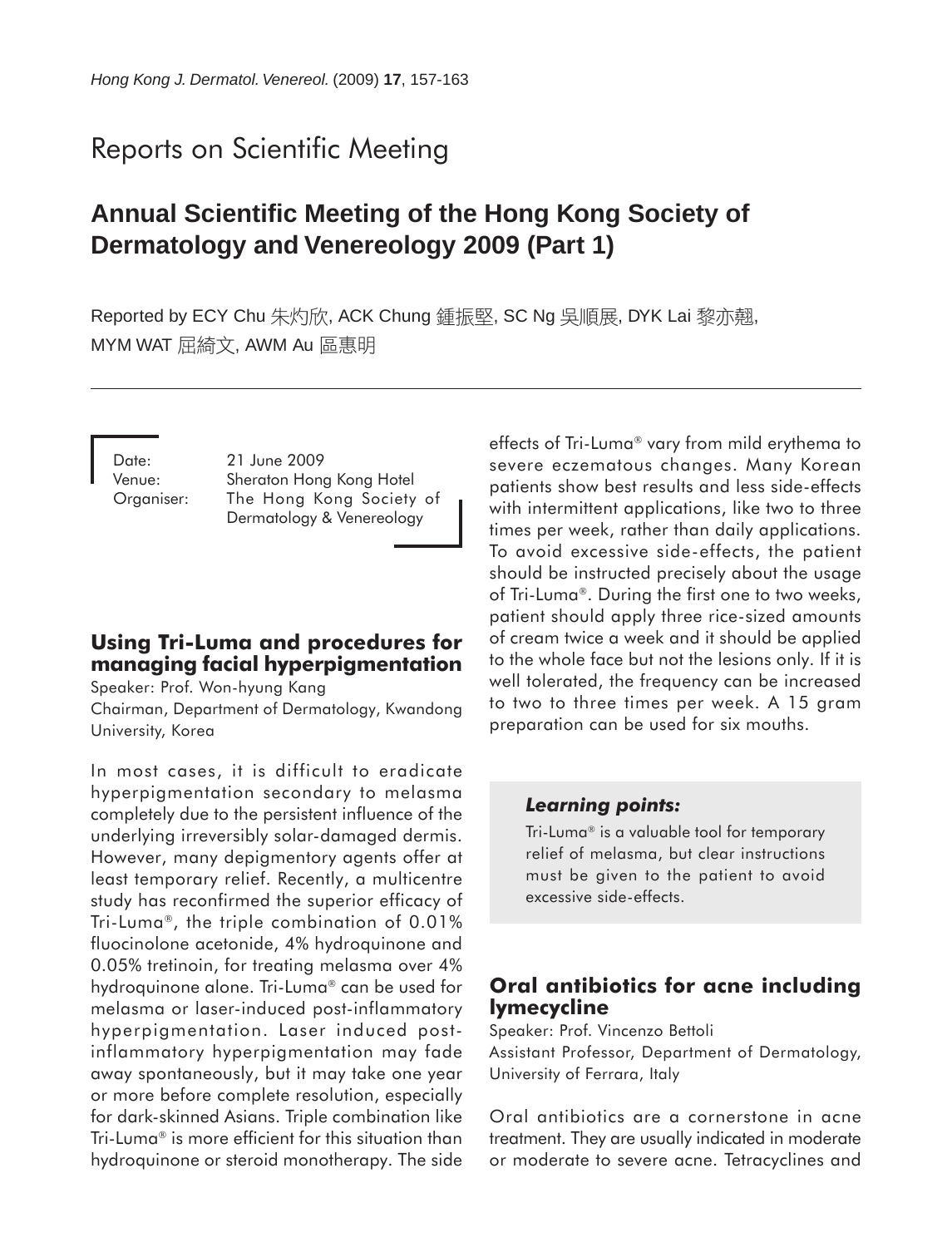macrolides are the most effective oral antibiotics while trimethoprim-sulfamethoxazole is the third choice. There is no convincing evidence that cephalosporins are efficacious in treating acne.

According to the efficacy and patterns of bacterial antibiotic resistance, tetracyclines remain the first choice for systemic treatment. The pharmacokinetic profile of the second generation tetracyclines (lymecycline, doxycycline and minocycline) is better than the first generation. Clinical experience of severe but rare systemic side-effects like autoimmune diseases and pseudotumour cerebri associated with the use of minocycline has significantly changed the prescription practice of antibiotics in acne. Lymecycline and doxycycline are replacing minocycline as the most frequently used systemic antibiotics for acne in many parts of the world.

Benzoyl peroxide and topical retinoids should be used along with oral antibiotics to target at other pathogenetic factors of acne.

Concerns about antibiotic resistance are rising in the community because antibiotics are usually used for long periods in acne patients and they may provide a selective pressure on the bacteria they have contacted with. Their therapeutic target is *Propionibacterium acnes* but they are also active on other bacteria present, both transiently and permanently, over the body.

Reduced effect of antibiotics in acne cases carrying resistant strains of *Propionibacterium acnes* has been reported. A possible increase in resistance of *Staphylococcus aureus and Streptococcus pyogenes* strains located on the nose and pharynx has been demonstrated but the actual clinical relevance of these biological events remains to be evaluated. Currently, there are no consistent data to show that long-term antibiotic treatment increases the occurrence of local or systemic bacterial infections in humans.

# *Learning points:*

Physicians should adopt a correct policy in using antibiotics in acne patient. Antibiotics should be used only when indicated. Prolonged use of antibiotics should be avoided and they should be used in combination with benzoyl peroxide.

# **Clinicopathological cases from St. John's - Part II**

Speaker: Dr. J. Eduardo Calonje Director, Department of Diagnostic Dermatopathology, St. Thomas's Hospital, UK

#### *Case I*

A 64-year-old woman presented with increasing bilateral cheek induration for six months.

Cosmetic filler granuloma: History of filler injection was present and a typical nodular granulomatous infiltrate with numerous sharply circumscribed, apparently empty cystic spaces on skin biopsy.

#### *Case II*

A 17-year-old boy with refractory psoriatic arthritis and alpha-1 antitrypsin deficiency developed a vasculitic-like skin rash involving both palms and soles after infliximab and leflunomide.

Syringotropic hypersensitivity reaction associated with infliximab and leflunomide: Skin biopsy showed a syringotropic lymphocytic infiltrate directed toward the intra-epidermal portion of the eccrine ducts.

#### *Case III*

A 26-year-old man presented with large hyperpigmented patches over trunk not responsive to antifungal treatment.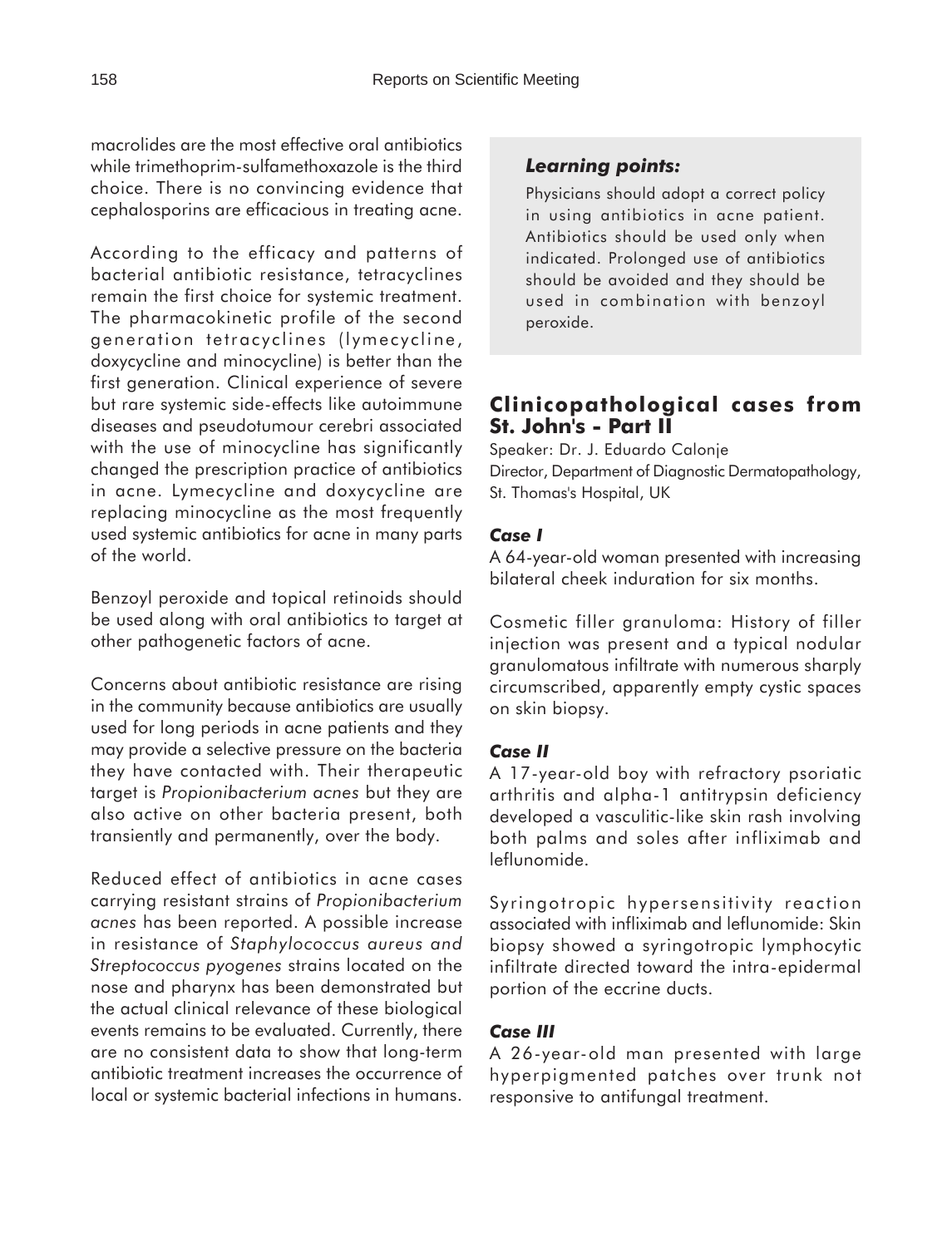'Dalmatian dog' − like drug eruption by panadol: Patchy hydropic degeneration with necrotic keratinocytes and pigmentary incontinence of the basal layer was found on histology.

#### *Case IV*

A 58-year-old man with 2 episodes of stroke presented with ulceration of unknown nature over right side of nose with skin biopsy for 3 times.

Trigeminal trophic syndrome: Histopathology showed non-specific ulceration only and the diagnosis was made correlating with the clinical history of stroke.

#### *Case V*

A 32-year-old man presented with folliculitislike papules and pustules over trunk.

CD30+ve pseudolymphoma secondary to herpetic folliculitis: Histopathology showed extensive dermal infiltration of CD30+ve lymphocytes with typical but subtle herpetic cytopathic changes limited to skin adnexal epithelium, to differentiate it from cutaneous large cell lymphoma.

#### *Case VI*

A 35-year-old woman, with a history of systemic mastocytosis with cutaneous involvement, presented with extensive erosions for 2 weeks.

Paraneoplastic pemphigus (PNP) secondary to systemic mastocytosis: interface dermatitis and suprabasal acantholysis with direct immunofluorescence test positive for IgG in the basement membrane zone and intercellularly in epidermis. Most PNP are secondary to Non-Hogkin's lymphoma  $(-46%)$  and chronic lymphocytic leukaemia (18%).

#### *Case VII*

A man had blue skin after alcoholic drinking and the skin discoloration aggravated after sun exposure (The tale of blue man: he actually drink shampoo with colloidal iron).

Argyria: On histopathology, individual and grouped, small, round, electron-dense, brown-black granules in the dermis were predominantly found in the basement membrane zone, surrounding the eccrine sweat glands.

#### *Case VIII*

A 9-year-old girl without clinical blisters had histological suspicion of epidermolysis bullosa.

Atopic dermatitis with superimposed EMLA artefact: ELMA can cause irritant contact dermatitis which mimic epidermolysis bullosa histologically.

# *Learning points:*

These cases highlighted the importance of good communication between pathologist and clinician on arriving at a correct diagnosis.

## **Lichenoid dermatitis and its relationship with connective tissue disease**

Speakers: Prof. Martin Mihm

Professor, Department of Pathology, Harvard Medical School, USA

The concept of interface changes and band-like inflammatory infiltrates in connective tissue diseases (systemic lupus erythematosus (SLE), subacute cutaneous lupus erythematosus (SCLE), discoid lupus erythematosus (DLE), dermatomyositis (DM)) and lichenoid dermatoses (lichen planus (LP), lichenoid drug eruption) were discussed.

The histological features of SLE are subtle. It is characterized by mild chronic inflammatory infiltrates, slight epidermal basal cell liquefactive degeneration, epidermal atrophy and mucin deposition in the dermis. In SCLE, features of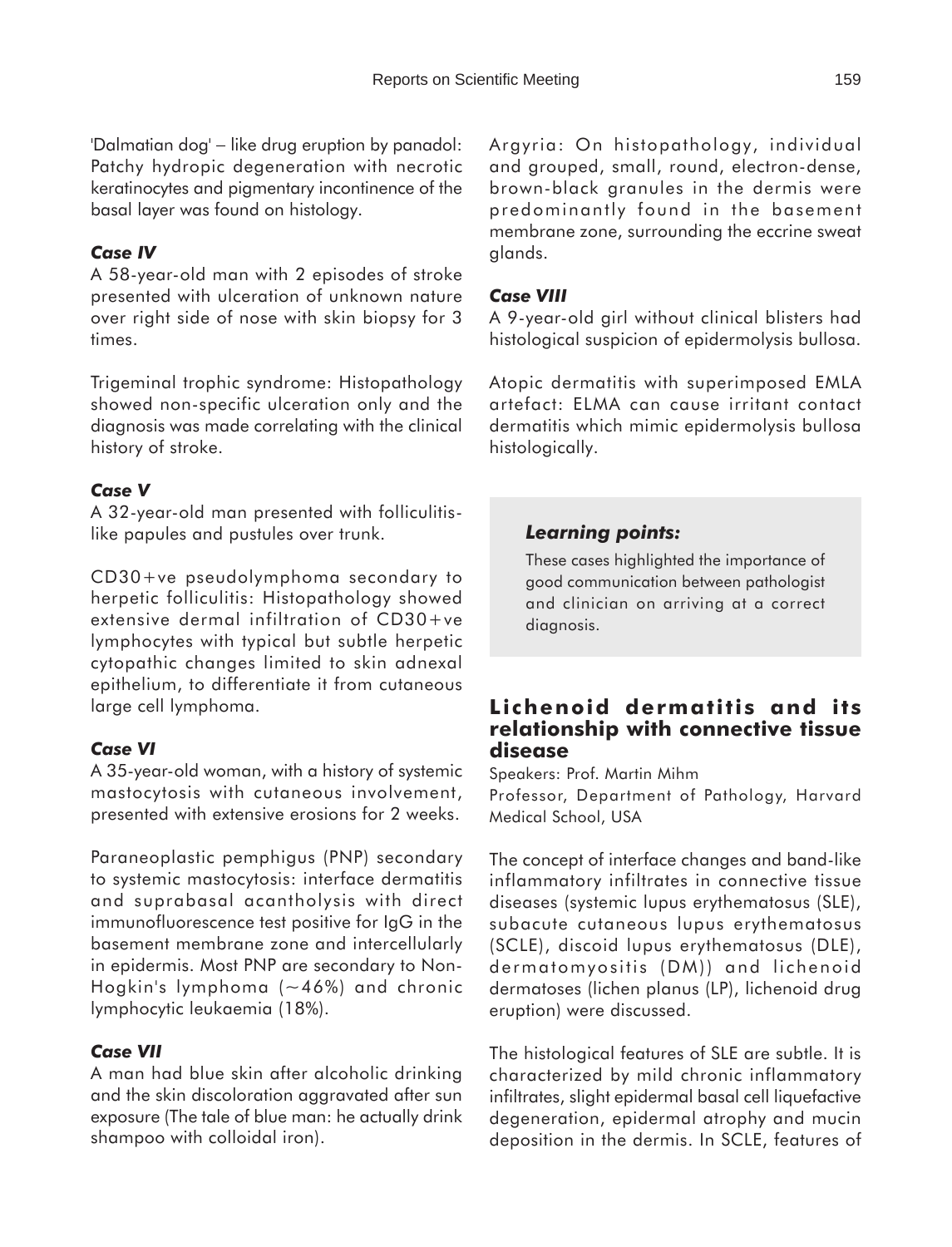marked epidermal atrophy, mild to moderate hyperkeratosis with follicular sparing, prominent mucin deposition and perivascular lymphocytic infiltrates are seen. Discoid lupus erythematosus is characterized by hyperkeratosis, follicular dilatation with keratin plugging, atrophic epidermis, liquefactive degeneration of basal layer of epidermis and basement membrane thickening. Lupus band test of non-lesional skin can be used to differentiate SLE from SCLE and DLE. The test is positive in SLE but is negative in both SCLE and DLE. Denudation of endothelial cells, resulting from anti-endothelial cell antibody, is a specific feature in DM.

Characteristic histological features of LP include orthohyperkeratosis, wedge-shaped hypergranulosis, sawtoothed acanthosis, lymphohistiocytic band-like infiltrate in upper dermis and absence of eosinophilia. Lichenoid reactions can be associated with various conditions, including drug eruption, viral hepatitis, atypical mycobacterial infection, etc. The histology of lichenoid reactions is often indistinguishable from idiopathic LP. Specific features (e.g. concomitant granulomatous inflammation) may provide clue to the underlying associated condition.

#### *Learning points:*

Interface changes and band-like inflammatory infiltrates occur in conditions like SLE, SCLE, DLE, DM, LP, etc. The histological features of various lichenoid reactions have close resemblance to those in LP. Clinico-pathological correlation is mandatory in making an accurate diagnosis.

# **A young girl with symmetrical hyperkeratotic plaque**

Speaker: Dr. Mildred YM Wat Medical Officer, Social Hygiene Service, Department of Health, Hong Kong

A 15-year-old young girl presented with multiple asymptomatic hyperkeratotic plaque since 4-year-old. Her father, paternal aunt and grandfather were also affected. The lesions were well-demarcated, slightly erythematous, and were symmetrically distributed over the extensor surface of limbs and buttock. There was no palmoplantar keratoderma and no other associated systemic abnormalities. Histopathology revealed only epidermal hyperplasia. Clinically it is compatible with progressive symmetric erythrokeratoderma. She was treated with topical Daivobet<sup>®</sup> cream with marked clinical improvement.

Erythrokeratoderma is a rare genodermatosis. It is usually inherited in an autosomal dominant manner. They are classified into two major subtypes, erythrokeratoderma variabilis (EKV) and progressive symmetric erythrokeratoderma (PSEK). Patients typically present with welldemarcated hyperkeratotic plaques with or without migratory erythema over extensor surfaces. There may be associated palmoplantar keratoderma. Genetic study shows connexin mutation in EKV, while loricrin mutation and a novel mutation on chromosome 21 are identified in PSEK. Treatment includes topical keratolytics and systemic retinoid.

#### *Learning points:*

Erythrokeratoderma should be considered as a differential diagnosis in patients presented early in life with welldemarcated hyperkeratotic plaque over the extensor surfaces. A strong family history is helpful in making the diagnosis.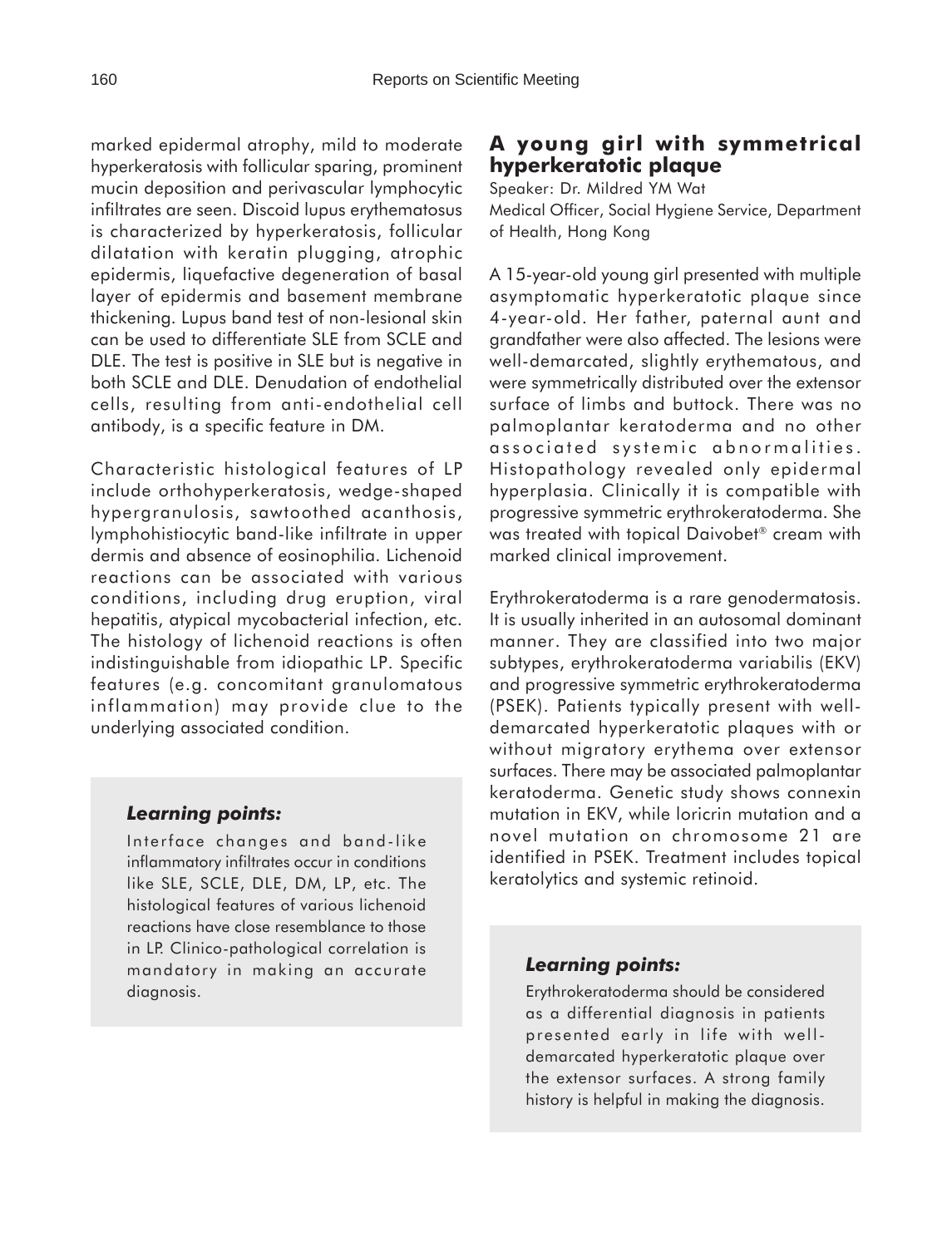## **Case presentation on scleromyxedema**

Speaker: Dr. Angelina WM Au Medical Officer, Social Hygiene Service, Department of Health, Hong Kong

A 58-year-old woman presented with multiple itchy papules of insidious onset. The lesions were small, skin-colored papules with waxy appearance, which coalesced to form plaques. They were distributed over the face, upper trunk and bilateral arms. Differential diagnoses included lichen nitidus, lichen amyloidosis, lichen myxedematosus, scleromyxedema and eruptive xanthoma. Skin biopsy revealed papular mucinosis. Further investigations showed monoclonal gammopathy, while other blood tests were unremarkable. She was referred to medical unit for further management.

Papular mucinosis, also known as lichen myxedematosus, is a form of idiopathic primary cutaneous mucinosis. They can be classified into localized and generalized forms. They are characterized by lichenoid papules, nodules or plaques. The generalized form, also known as scleromyxedema, is frequently associated with systemic diseases like monoclonal gammopathy, multiple myeloma, Waldenstrom's macroglobulinemia, leukaemia, proximal myopathy or peripheral neuropathy. The aims of management are to control symptoms and to screen for underlying systemic illness. Prognosis is generally poor for generalized form and is dependent on the outcome of underlying illness.

# **Zoon's balanitis**

Speaker: Dr. Lai-ping Wong Medical Officer, Social Hygiene Service, Department of Health, Hong Kong

An 82-year-old gentleman presented with persistent asymptomatic rash and erosion over the penis for one month. He had no history of venereal exposure and he had been sexually inactive for decades. Physical examination showed multiple eroded, glistening erythematous macules over the glans penis with superficial erosions. There were no blisters or lymphadenopathy. Wound swab for bacterial, fungal and viral culture were all negative. Skin biopsy showed dense lichenoid infiltrate in the upper and mid dermis with an abundance of plasma cells. The clinical and histopathological features were compatible with Zoon's balanitis. He was treated potent topical steroid and cryotherapy with marked improvement

Zoon's balanitis is a chronic irritant mucositis. It usually affects middle-aged or old uncircumcised men. It is usually asymptomatic despite florid clinical appearance. Differential diagnosis included Erythroplasia of Queyrat, extramammary Paget's disease, erosive lichen planus, candidal balanitis and herpes simplex infection. Definitive treatment is circumcision. Other treatment modalities included topical and intralesional steroid, carbon dioxide laser, radiotherapy, electrodessication and topical calcineurin inhibitors.

#### *Learning points:*

Scleromyxedema is a generalized form of papular mucinosis which is characterized by multiple itchy, waxy lichenoid papules. It is often associated with underlying monoclonal gammopathy or haematological malignancies, hence, screening for underlying systemic illness is essential.

#### *Learning points:*

When a patient presented with erythematous macules or erosion over penis, we should exclude infective, inflammatory and malignant causes before arriving at a diagnosis of Zoon's balanitis.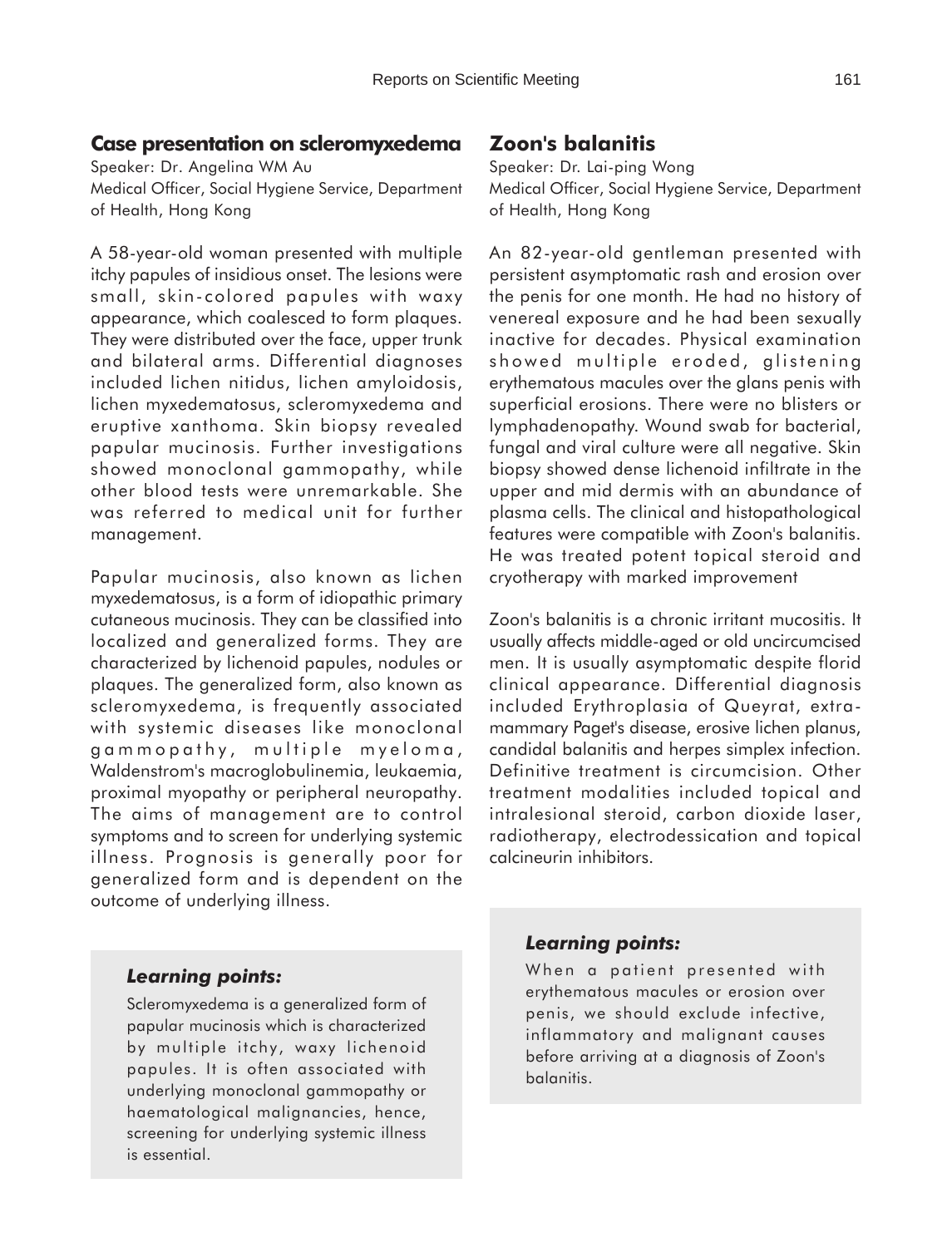# **Case presentation**

Speaker: Dr. Johnny CY Chan Medical Officer, Queen Mary Hospital, Hong Kong

# *Case 1*

A 73-year-old gentleman presented with pruritic papules over trunk for one month. Physical examination showed widespread erythematous, scaly and purpuric papules over the trunk, sparing the limbs and face. There was no associated organomegaly or lymphadenopathy. Differential diagnoses included psoriasis, papular eczema, drug eruption, histiocytosis and cutaneous lymphoma. Skin biopsy showed dense infiltrate of histiocytes with epidermotropism. Typical "LCH cell", i.e., histiocytes with irregular vesicated, retiform nucleus and eosinophilic cytoplasm were seen, which was positive for S100 protein and CD1a. A diagnosis of Langerhans cell histiocytosis was made. Systemic workup showed pancytopenia and evidence of bone marrow infiltration. Otherwise, there was no evidence of pulmonary and skeletal involvement and no signs of diabetes insipidus were noted.

# *Case 2*

A 51-year-old gentleman presented with insidious onset of progressive itchy papules and nodules over trunk and limbs for 3 years. Physical examination showed multiple erythematous papules, nodules and plaques with excoriation over trunk and limbs. Complete blood count showed eosinophilia. Differential diagnosis included prurigo nodularis, cutaneous lymphoma, leukaemia cutis or pseudolymphoma. Skin biopsy revealed dense pandermal polymorphic lymphoid infiltration. There were also CD4+ small and medium-sized lymphoid cells with pleomorphic nuclei and an aberrant loss of T-cell marker CD7. T-cell receptor gene rearrangement showed the same monoclonal T-cell population from three different skin sites. The diagnosis of primary cutaneous CD4+ small/medium size pleomorphic T-cell lymphoma was made. Further workup did not show any nodal or bone marrow involvement.

# *Learning points:*

Patients with Langerhans cell histiocytosis should be screened for skeletal, bone marrow, pulmonary and endocrine involvement.

## **Guideline recommendation and biologics available for dermatologic diseases**

Speaker: Prof. David Pariser Professor, Department of Dermatology, Eastern Virginia Medical School, USA

Psoriasis is a multifactorial, long term, systemic, inflammatory skin disease that can be associated with a significant burden to the patient, both physically and psychologically. Therefore, early disease management with therapies that are both safe and effective in the long term is needed, especially for younger patients and those with moderate-to-severe disease.

The dermatologist should not only focus on classifying psoriatic patients into mild, moderate or severe cases. Instead, psoriatic patients can be grossly divided into two groups: the first group involves patients with disease manageable by topical therapies, and the second group involves patients with diseases (usually moderate to severe) that could not be controlled by topical therapies alone. For the second group of patients, one can consider traditional systemic agents such as methotrexate, acitretin, cyclosporine, etc., together with phototherapy and/or biologics. These conventional systemic therapies are nonselective and are associated with long-term toxicity, side effects, and are inconvenient (such as needing to travel to the clinic to receive PUVA treatment). In contrast, biological agents are a relatively new addition to the treatment paradigm. Several biologics have been